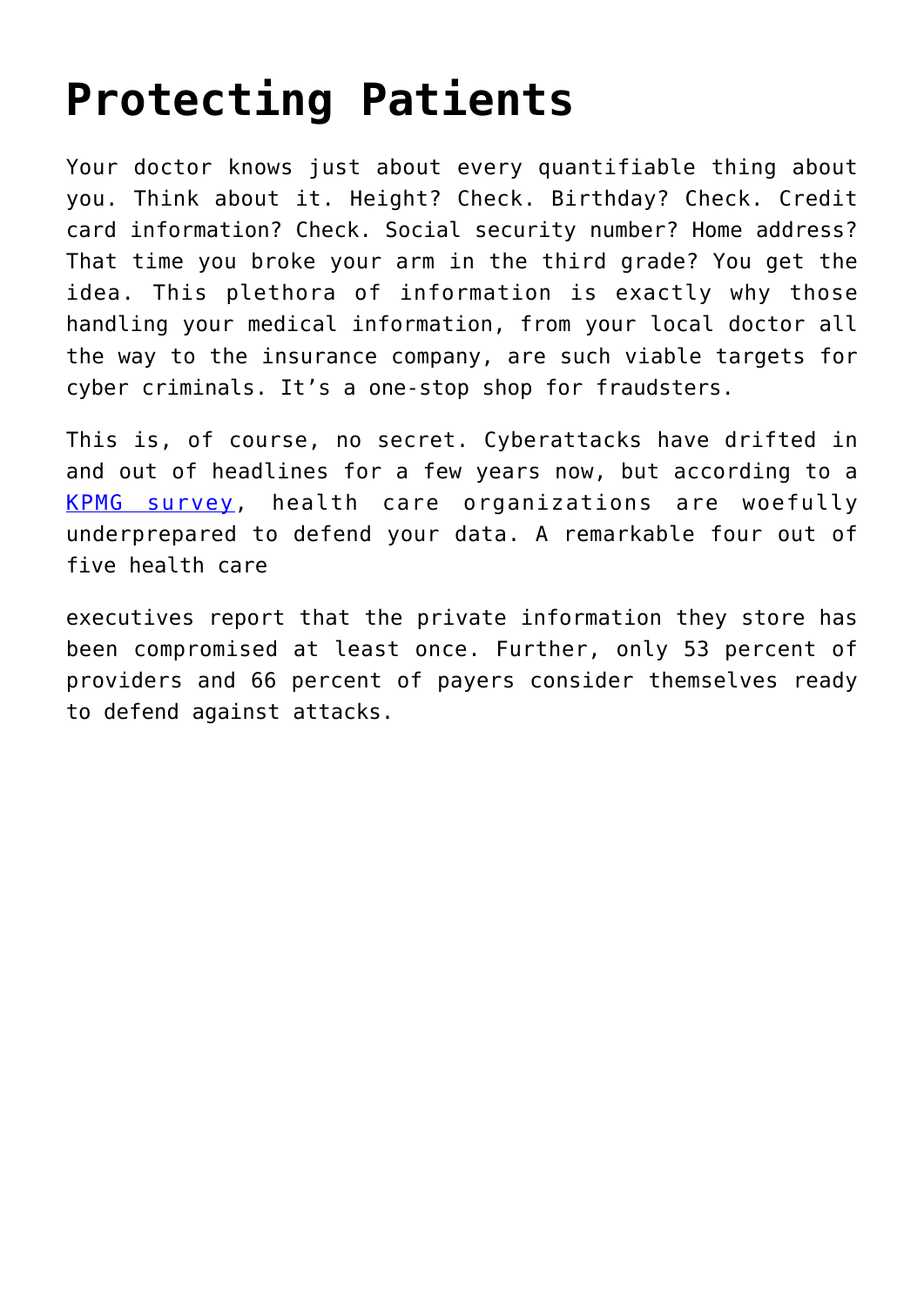

So what's the hold up? That answer might be as straightforward as it seems. First, health care organizations are just that: focused on care. There is, in many cases, a lack of focus on security when there is so much to be done in terms of patient care. There are other factors at play as well, namely the federal government. Health care is one of the most regulated industries in the country, and in some cases, that regulation might be preventing the implementation of security best practices. According to a representative from KPMG, some providers still rely on Windows 7 and XP because certain updates to their technology would require Food & Drug Administration approval. Yikes.

It's clear that more emphasis has to be placed on securing medical information, especially as the prevalence of electronic health records grows. But where to start? It seems that the issue has to be dealt with from two ends. To begin, lawmakers must consider updating regulations that are stalling